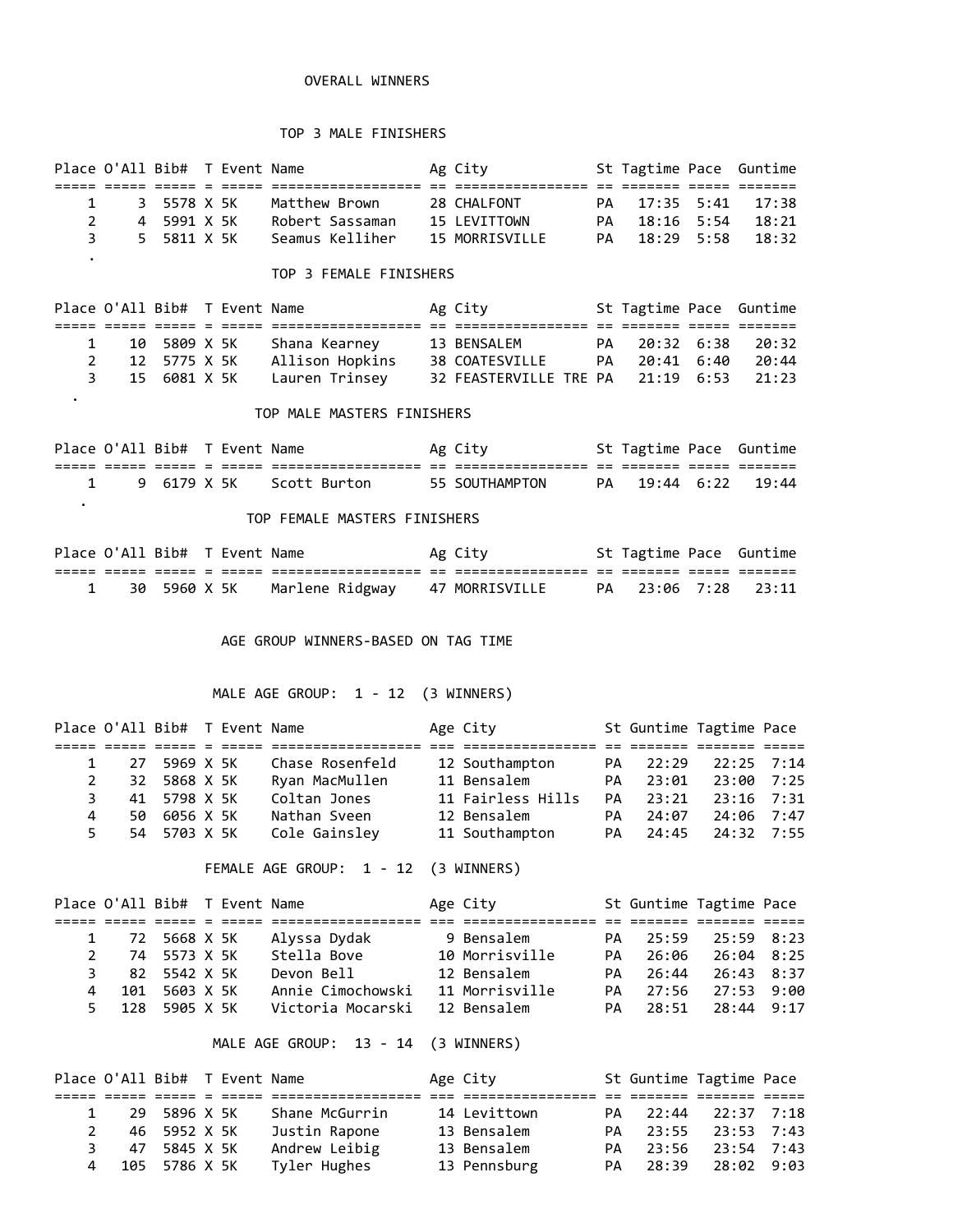| 5              | 106                                                           | 5784 X 5K              |                                                                                                                                                                                                                                                                                                                                                                                              | John Hughes                         |    | 13 Pennsburg               | PA       | 28:42                    | 28:05                | 9:04 |
|----------------|---------------------------------------------------------------|------------------------|----------------------------------------------------------------------------------------------------------------------------------------------------------------------------------------------------------------------------------------------------------------------------------------------------------------------------------------------------------------------------------------------|-------------------------------------|----|----------------------------|----------|--------------------------|----------------------|------|
|                |                                                               |                        |                                                                                                                                                                                                                                                                                                                                                                                              | FEMALE AGE GROUP: 13 - 14           |    | (3 WINNERS)                |          |                          |                      |      |
|                | Place O'All Bib# T Event Name                                 |                        |                                                                                                                                                                                                                                                                                                                                                                                              |                                     |    | Age City                   |          | St Guntime Tagtime Pace  |                      |      |
|                | ===== ===== ===== =                                           |                        | $\frac{1}{1} \frac{1}{1} \frac{1}{1} \frac{1}{1} \frac{1}{1} \frac{1}{1} \frac{1}{1} \frac{1}{1} \frac{1}{1} \frac{1}{1} \frac{1}{1} \frac{1}{1} \frac{1}{1} \frac{1}{1} \frac{1}{1} \frac{1}{1} \frac{1}{1} \frac{1}{1} \frac{1}{1} \frac{1}{1} \frac{1}{1} \frac{1}{1} \frac{1}{1} \frac{1}{1} \frac{1}{1} \frac{1}{1} \frac{1}{1} \frac{1}{1} \frac{1}{1} \frac{1}{1} \frac{1}{1} \frac{$ |                                     |    | see eesseessee:            |          | ti itititi itititi ititi |                      |      |
| 1              | 66                                                            | 5861 X 5K              |                                                                                                                                                                                                                                                                                                                                                                                              | Olivia Lobecker                     |    | 13 Levittown               | PA       | 25:24                    | 25:19 8:10           |      |
| $\overline{2}$ | 90                                                            | 6176 X 5K              |                                                                                                                                                                                                                                                                                                                                                                                              | Abbigail Turco                      |    | 13 Bensalem                | PA       | 27:09                    | 27:06                | 8:45 |
| 3              | 122                                                           | 5642 X 5K              |                                                                                                                                                                                                                                                                                                                                                                                              | Sydney Czekay                       |    | 14 Bensalem                | PA       | 28:44                    | 28:38                | 9:15 |
| 4<br>5         | 129<br>196                                                    | 5902 X 5K<br>5579 X 5K |                                                                                                                                                                                                                                                                                                                                                                                              | Peyton Miller<br>Sarah Brown        |    | 13 Bensalem<br>13 Bensalem | PA<br>PA | 28:50<br>32:13           | 28:44<br>32:12 10:23 | 9:17 |
|                |                                                               |                        |                                                                                                                                                                                                                                                                                                                                                                                              |                                     |    |                            |          |                          |                      |      |
|                |                                                               |                        |                                                                                                                                                                                                                                                                                                                                                                                              | MALE AGE GROUP: 15 - 18 (3 WINNERS) |    |                            |          |                          |                      |      |
|                | Place O'All Bib# T Event Name                                 |                        |                                                                                                                                                                                                                                                                                                                                                                                              |                                     |    | Age City                   |          | St Guntime Tagtime Pace  |                      |      |
| $\mathbf{1}$   | 15                                                            | 5541 X 5K              |                                                                                                                                                                                                                                                                                                                                                                                              | Aidan Bell                          |    | 17 Fairless Hills          | PA       | 20:42                    | 20:40                | 6:40 |
| $\overline{2}$ | 25                                                            | 6132 X 5k              |                                                                                                                                                                                                                                                                                                                                                                                              | Jacob Cohen                         | 15 |                            |          | 21:58                    | 21:54                | 7:04 |
| 3              | 149                                                           | 6158 X 5K              |                                                                                                                                                                                                                                                                                                                                                                                              | Kevin Villafane                     |    | 17 Croydon                 | PA       | 29:41                    | 29:35                | 9:33 |
| 4              | 354                                                           | 5771 X 5K              |                                                                                                                                                                                                                                                                                                                                                                                              | Matt Higginson                      |    | 17 Lansdale                | PA       | 48:36                    | 48:28 15:38          |      |
| 5              | 385                                                           | 5886 X 5K              |                                                                                                                                                                                                                                                                                                                                                                                              | Jozim Maxwell-Park                  |    | 17 Philadelphia            | PA       | 54:05                    | 53:31 17:16          |      |
|                |                                                               |                        |                                                                                                                                                                                                                                                                                                                                                                                              | FEMALE AGE GROUP: 15 - 18           |    | (3 WINNERS)                |          |                          |                      |      |
|                | Place O'All Bib# T Event Name                                 |                        |                                                                                                                                                                                                                                                                                                                                                                                              |                                     |    | Age City                   |          | St Guntime Tagtime Pace  |                      |      |
|                |                                                               |                        |                                                                                                                                                                                                                                                                                                                                                                                              |                                     |    |                            |          |                          |                      |      |
| 1              | 58                                                            | 5859 X 5K              |                                                                                                                                                                                                                                                                                                                                                                                              | Corinne Lobecker                    |    | 15 Levittown               | PA       | 24:48                    | 24:43                | 7:59 |
| $\overline{2}$ | 147                                                           | 5934 X 5K              |                                                                                                                                                                                                                                                                                                                                                                                              | Rebecca Osbaldesto                  |    | 17 Croydon                 | PA       | 29:39                    | 29:34                | 9:33 |
| 3              | 193                                                           | 5708 X 5K              |                                                                                                                                                                                                                                                                                                                                                                                              | Jennifer Galkin                     |    | 15 Morrisville             | PA       | 32:10                    | 31:59 10:20          |      |
| 4              | 243                                                           | 5781 X 5K              |                                                                                                                                                                                                                                                                                                                                                                                              | Alexiana Hughes                     |    | 16 Pennsburg               | PA       | 36:24                    | 35:46 11:33          |      |
| 5              | 257                                                           | 5793 X 5K              |                                                                                                                                                                                                                                                                                                                                                                                              | Faith Jobson                        |    | 16 Mount Laurel            | NJ       | 37:15                    | 36:58 11:56          |      |
|                |                                                               |                        |                                                                                                                                                                                                                                                                                                                                                                                              | MALE AGE GROUP: 19 - 29             |    | (3 WINNERS)                |          |                          |                      |      |
|                | Place O'All Bib# T Event Name<br>===== ===== ===== = ===== == |                        |                                                                                                                                                                                                                                                                                                                                                                                              |                                     |    | Age City                   |          | St Guntime Tagtime Pace  |                      |      |
| 1              | 10                                                            | 6034 X 5K              |                                                                                                                                                                                                                                                                                                                                                                                              | John Skalski                        |    | 20 Langhorne               | PA       | 18:41                    | 18:33                | 5:59 |
| 2              | 22                                                            | 5962 X 5K              |                                                                                                                                                                                                                                                                                                                                                                                              | William Rigefsky                    |    | 21 Fairless Hills          | PА       | 21:52                    | 21:51                | 7:03 |
| 3              | 26                                                            | 5543 X 5K              |                                                                                                                                                                                                                                                                                                                                                                                              | Harrison Bell                       |    | 20 Fairless Hills          | PА       | 22:27                    | 22:25                | 7:14 |
| 4              | 34                                                            | 5911 X 5K              |                                                                                                                                                                                                                                                                                                                                                                                              | Adam Mucklow                        |    | 25 Langhorne               | PA       | 23:09                    | 23:06                | 7:27 |
| 5              | 43                                                            | 5657 X 5K              |                                                                                                                                                                                                                                                                                                                                                                                              | Karl Dickersbach                    |    | 21 Morrisville             | PA       | 23:27                    | 23:24                | 7:33 |
|                |                                                               |                        |                                                                                                                                                                                                                                                                                                                                                                                              | FEMALE AGE GROUP: 19 - 29           |    | (3 WINNERS)                |          |                          |                      |      |
|                | Place O'All Bib# T Event Name                                 |                        |                                                                                                                                                                                                                                                                                                                                                                                              |                                     |    | Age City                   |          | St Guntime Tagtime Pace  |                      |      |
| 1              |                                                               | 73 6172 X 5K           |                                                                                                                                                                                                                                                                                                                                                                                              | Carrie Caswell                      |    | 29 Levittown               | PA       | 26:09                    | 26:01 8:24           |      |
| $\overline{2}$ | 100                                                           | 5929 X 5K              |                                                                                                                                                                                                                                                                                                                                                                                              | Ally O'Malley                       |    | 28 Langhorne               | PA       | 28:00                    | 27:45 8:58           |      |
| 3              |                                                               | 118 5593 X 5K          |                                                                                                                                                                                                                                                                                                                                                                                              | MacKenzie Carpente                  |    | 29 Chalfont                | PA       | 28:54                    | 28:35                | 9:14 |
| 4              | 137                                                           | 6126 X 5K              |                                                                                                                                                                                                                                                                                                                                                                                              | Victoria Zerambo                    |    | 24 Bristol                 | PA       | 29:15                    | 29:00                | 9:22 |
| 5              | 151                                                           | 5769 X 5K              |                                                                                                                                                                                                                                                                                                                                                                                              | Emily Higginson                     |    | 20 Lansdale                | PA       | 29:44                    | 29:36                | 9:33 |
|                |                                                               |                        |                                                                                                                                                                                                                                                                                                                                                                                              | MALE AGE GROUP: 30 - 34 (3 WINNERS) |    |                            |          |                          |                      |      |
|                | Place O'All Bib# T Event Name                                 |                        |                                                                                                                                                                                                                                                                                                                                                                                              |                                     |    | Age City                   |          | St Guntime Tagtime Pace  |                      |      |
| 1              | 11                                                            | 6183 X 5K              |                                                                                                                                                                                                                                                                                                                                                                                              | Brandon Thom                        |    | 31 Newtown                 | PA       | 18:58                    | 18:57                | 6:07 |
| 2              | 28                                                            | 5920 X 5K              |                                                                                                                                                                                                                                                                                                                                                                                              | Eric M Neiman                       |    | 33 Warminster              | PA       | 22:42                    | 22:33                | 7:17 |
| 3              | 68                                                            | 6060 X 5K              |                                                                                                                                                                                                                                                                                                                                                                                              | Evan Swiker                         |    | 34 Huntingdon Valle PA     |          | 25:51                    | 25:26                | 8:12 |
| 4              | 89                                                            | 6177 X 5K              |                                                                                                                                                                                                                                                                                                                                                                                              | Ryan Voelker                        |    | 32 Horsham                 | PA       | 27:22                    | 27:05                | 8:44 |
| 5              | 131                                                           | 5930 X 5K              |                                                                                                                                                                                                                                                                                                                                                                                              | Kyle O'Malley                       |    | 31 Langhorne               | PА       | 28:57                    | 28:48                | 9:18 |
|                |                                                               |                        |                                                                                                                                                                                                                                                                                                                                                                                              |                                     |    |                            |          |                          |                      |      |

FEMALE AGE GROUP: 30 - 34 (3 WINNERS)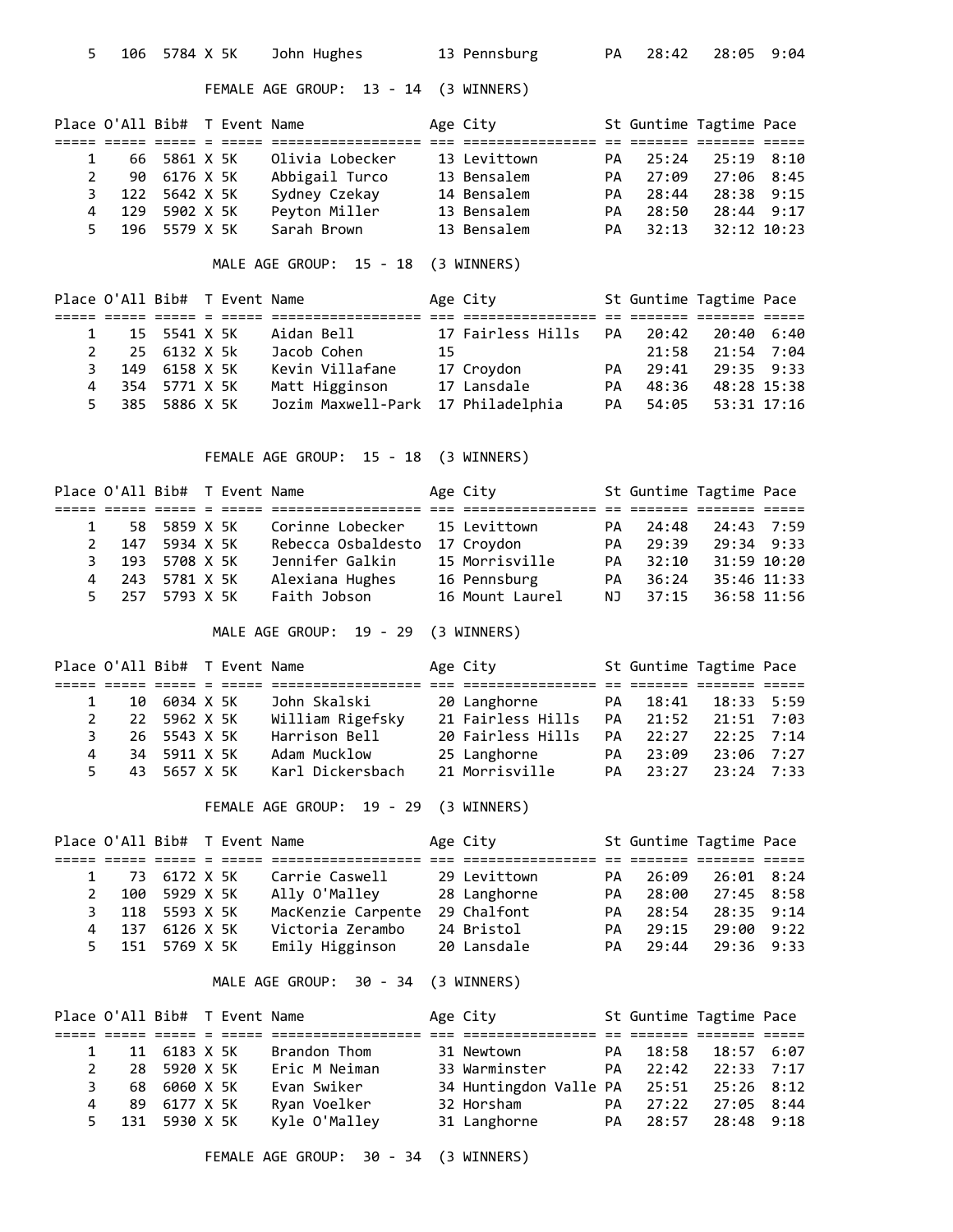|   |    |               | Place O'All Bib# T Event Name |                  | Age City                     |           | St Guntime Tagtime Pace |              |  |
|---|----|---------------|-------------------------------|------------------|------------------------------|-----------|-------------------------|--------------|--|
|   |    |               |                               |                  |                              |           |                         |              |  |
|   |    | 31 5923 X 5K  |                               | Kathryn Ng       | 34 Morrisville               |           | PA 23:07                | $23:00$ 7:25 |  |
|   |    | 64 5807 X 5K  |                               | Rachael Karas    | 30 Morrisville               | <b>PA</b> | 25:18                   | 25:12 8:08   |  |
|   |    | 75 5871 X 5K  |                               | Allison Mahan    | 34 Southampton               | <b>PA</b> | 26:30                   | $26:15$ 8:28 |  |
| 4 |    | 96 6070 X 5K  |                               | Jennifer Taylor  | 31 Feasterville Tre PA 27:28 |           |                         | 27:21 8:50   |  |
|   | 5. | 146 5830 X 5K |                               | Heather Kornfeld | 30 Warminster                | <b>PA</b> | 29:40                   | 29:32 9:32   |  |
|   |    |               |                               |                  |                              |           |                         |              |  |

MALE AGE GROUP: 35 - 39 (3 WINNERS)

|              |          | Place O'All Bib# T Event Name |  |                 | Age City       |     | St Guntime Tagtime Pace |              |      |
|--------------|----------|-------------------------------|--|-----------------|----------------|-----|-------------------------|--------------|------|
|              |          |                               |  |                 |                |     |                         |              |      |
|              |          | 12 6124 X 5K                  |  | Brandon Worster | 39 Bellmore    | NY. | 19:32                   | $19:29$ 6:17 |      |
| $\mathbf{2}$ | 18       | 5813 X 5K                     |  | Brian Kelly     | 37 Bristol     | PA. | 21:14                   | 21:08 6:49   |      |
| 3            | 20.      | 5888 X 5K                     |  | Kevin McAuliffe | 35 Morrisville | PA  | 21:23                   | $21:20$ 6:53 |      |
| 4            | 30.      | 6185 X 5K                     |  | Josh Mann       | 35 Bala Cynwyd | PA  | 22:40                   | 22:37        | 7:18 |
|              | 37<br>5. | 5984 X 5K                     |  | Shawn Rupert    | 36 Morrisville | PA  | 23:20                   | 23:07 7:28   |      |

FEMALE AGE GROUP: 35 - 39 (3 WINNERS)

| Place O'All Bib# T Event Name |              |  |                    | Age City                                |           | St Guntime Tagtime Pace |                |  |
|-------------------------------|--------------|--|--------------------|-----------------------------------------|-----------|-------------------------|----------------|--|
|                               |              |  |                    |                                         |           |                         |                |  |
| 1 23 5765 X 5K                |              |  | Megan Heere        | 37 Elkins Park                          |           | PA 21:58                | 21:53 7:04     |  |
|                               | 40 6105 X 5K |  | Lauren Wexler      | 38 Newtown                              | <b>PA</b> | 23:25                   | $23:16$ $7:31$ |  |
| 3.                            | 79 6175 X 5K |  | Melissa Turco      | 37 Bensalem                             |           | PA 26:41                | 26:33 8:34     |  |
| 4 86 5792 X 5K                |              |  | Leigh James Castan | 38 Bryn Mawr                            | PA        | 27:19                   | 26:49 8:39     |  |
| 5 110 6099 X 5K               |              |  | Mara Warriner      | 38 Washington Cross PA 28:40 28:15 9:07 |           |                         |                |  |

MALE AGE GROUP: 40 - 44 (3 WINNERS)

|             | Place O'All Bib# T Event Name |              |  |                 | Age City       |    | St Guntime Tagtime Pace |                  |      |  |
|-------------|-------------------------------|--------------|--|-----------------|----------------|----|-------------------------|------------------|------|--|
|             |                               |              |  |                 |                |    |                         |                  |      |  |
|             |                               | 33 5815 X 5K |  | Patrick Kelly   | 42 Levittown   | PA | 23:14                   | 23:03 7:26       |      |  |
| $2^{\circ}$ |                               | 36 5862 X 5K |  | Paul Lobecker   | 44 Levittown   | PA | 23:12                   | 23:07 7:28       |      |  |
| 3           |                               | 38 5702 X 5K |  | Brian Gainsley  | 42 Southampton | PA | 23:21                   | 23:09 7:28       |      |  |
| 4           |                               | 48 6151 X 5K |  | Paul Bencivengo | 44 Langhorne   | PA | 24:06                   | 23:57            | 7:44 |  |
|             | $5^{\circ}$                   | 53 6112 X 5K |  | Brent Williams  | 44 Danville    | PA |                         | 24:25 24:17 7:50 |      |  |
|             |                               |              |  |                 |                |    |                         |                  |      |  |

FEMALE AGE GROUP: 40 - 44 (3 WINNERS)

|              |    | Place O'All Bib# T Event Name |    |                 | Age City         |     |       | St Guntime Tagtime Pace |      |
|--------------|----|-------------------------------|----|-----------------|------------------|-----|-------|-------------------------|------|
|              |    |                               |    |                 |                  |     |       |                         |      |
|              |    | 62 5742 X 5K                  |    | Jennifer Grippi | 43 Breinigsville | PA. | 25:10 | 25:00 8:04              |      |
| $\mathbf{2}$ | 76 | 5614                          | 5K | Laura Conniff   | 42 Stormville    | NY. | 26:17 | $26:17$ $8:29$          |      |
| 3            | 84 | 6014 X 5K                     |    | Kim Sendlock    | 42 Morrisville   | PA. | 26:48 | 26:45 8:38              |      |
| 4            | 94 | 5730 X 5K                     |    | Diane Gordon    | 41 Southampton   | PA  | 27:37 | 27:18                   | 8:49 |
| 5.           |    | 102 5860 X 5K                 |    | Kelly Lobecker  | 42 Levittown     | PA. | 28:00 | $27:54$ 9:00            |      |

MALE AGE GROUP: 45 - 49 (3 WINNERS)

|                |     | Place O'All Bib# T Event Name |  |                | Age City       |     | St Guntime Tagtime Pace |            |  |
|----------------|-----|-------------------------------|--|----------------|----------------|-----|-------------------------|------------|--|
|                |     |                               |  |                |                |     |                         |            |  |
|                |     | 24 6152 X 5K                  |  | Chris Eazybola | 48 Langhorne   | PA. | 22:03                   | 21:54 7:04 |  |
| $\mathbf{2}$   | 39. | 5895 X 5K                     |  | James McGurrin | 49 Levittown   | PA. | 23:17                   | 23:09 7:28 |  |
| 3              |     | 55 5927 X 5K                  |  | John Nysse     | 49 Levittown   | PA. | 24:45                   | 24:37 7:57 |  |
| $\overline{a}$ | 60. | 5547 X 5K                     |  | Jeff Benedetto | 49 Morrisville | PA. | 24:52                   | 24:46 8:00 |  |
| 5.             | 77  | 6031 X 5K                     |  | Scott Simon    | 48 Southampton | PA  | 26:33                   | 26:18 8:29 |  |

FEMALE AGE GROUP: 45 - 49 (3 WINNERS)

|  | Place O'All Bib# T Event Name |  |                              |    | Age City     |  | St Guntime Tagtime Pace |  |
|--|-------------------------------|--|------------------------------|----|--------------|--|-------------------------|--|
|  |                               |  |                              |    |              |  |                         |  |
|  | 1 85 6134 X 5k                |  | Jennfy Griffin               | 46 |              |  | 27:01 26:47 8:39        |  |
|  |                               |  | 2 91 6080 X 5K Tracy Trinian |    | 47 Levittown |  | PA 27:14 27:08 8:45     |  |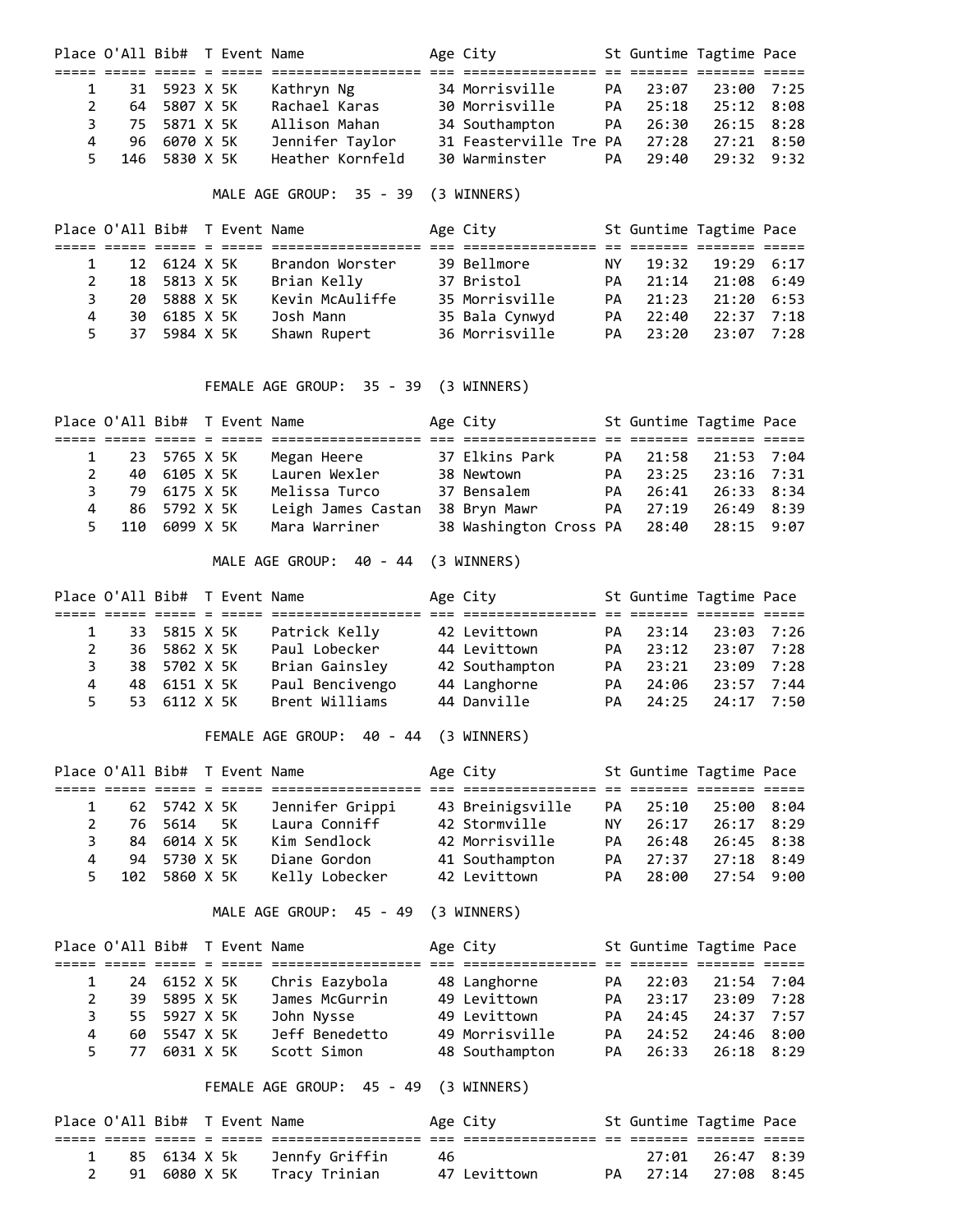|  | 3 104 5894 X 5K Heather McGurrin 48 Levittown     |  | PA 28:23 27:57 9:01 |  |
|--|---------------------------------------------------|--|---------------------|--|
|  | 4 143 5924 X 5K Christine Nicholso 47 Morrisville |  | PA 29:28 29:20 9:28 |  |
|  | 5 172 6142 X 5K Megan Cashdollar 48 Chalfont      |  | PA 31:14 30:33 9:51 |  |

MALE AGE GROUP: 50 - 54 (3 WINNERS)

|              | Place O'All Bib# T Event Name |              |  |                  | Age City          |    |       | St Guntime Tagtime Pace |  |
|--------------|-------------------------------|--------------|--|------------------|-------------------|----|-------|-------------------------|--|
|              |                               |              |  |                  |                   |    |       |                         |  |
|              |                               | 17 5799 X 5K |  | Jeffrey Jones    | 52 Fairless Hills | PA | 21:07 | 21:02 6:48              |  |
| $\mathbf{2}$ |                               | 44 6184 X 5K |  | Redentor Tayaban | 50 Morrisville    | PA | 24:15 | 23:29 7:35              |  |
|              | 3.                            | 63 5928 X 5K |  | Ed Oleynick      | 51 Morrisville    | PA | 25:16 | 25:07 8:07              |  |
| 4            | 67                            | 6140 X 5K    |  | Phil Calvert     | 54 Doylestown     | PA | 25:54 | 25:21 8:11              |  |
| 5.           | 99.                           | 6057 X 5K    |  | William Sveen    | 51 Bensalem       | PA | 27:51 | $27:42$ 8:57            |  |

FEMALE AGE GROUP: 50 - 54 (3 WINNERS)

|    | Place O'All Bib# T Event Name |           |  |                  | Age City          |     |       | St Guntime Tagtime Pace |  |
|----|-------------------------------|-----------|--|------------------|-------------------|-----|-------|-------------------------|--|
|    |                               |           |  | ---------------- | --------------    |     |       |                         |  |
|    | 1 154 5770 X 5K               |           |  | Jill Higginson   | 50 Lansdale       | PA  | 29:56 | $29:49$ $9:37$          |  |
| 2  | 164                           | 5838 X 5K |  | Renee Laporte    | 52 Fairless Hills | PA  | 30:30 | $30:10$ 9:44            |  |
| 3. | 194                           | 5710 X 5K |  | Yelena Galkin    | 53 Morrisville    | PA  | 32:10 | 32:00 10:20             |  |
|    | 4 217                         | 5948 X 5K |  | Susan Raffin     | 53 Levittown      | PA  | 33:34 | 33:28 10:48             |  |
| 5. | 220                           | 5773 X 5K |  | Michele Hoover   | 50 Trenton        | NJ. | 34:17 | 33:40 10:52             |  |
|    |                               |           |  |                  |                   |     |       |                         |  |

MALE AGE GROUP: 55 - 59 (3 WINNERS)

|             | Place O'All Bib# T Event Name |  |                |     | Age City         |     | St Guntime Tagtime Pace |              |  |
|-------------|-------------------------------|--|----------------|-----|------------------|-----|-------------------------|--------------|--|
|             |                               |  |                |     |                  |     |                         |              |  |
|             | 21 5584 X 5K                  |  | Daniel Burke   |     | 56 Levittown     | PA  | 21:40                   | 21:35 6:58   |  |
| $2^{\circ}$ | 51 6128 X 5K                  |  | Mike Thompson  | 55. |                  |     | $-- 24:14$              | $24:07$ 7:47 |  |
|             | 3 127 5941 X 5K               |  | Carlos Peralta |     | 55 Center Valley | PA  | 28:54                   | $28:44$ 9:17 |  |
|             | 4 179 5652 X 5K               |  | Tom Delaney    |     | 57 Levittown     | PA. | 30:48                   | 30:45 9:55   |  |
|             | 5 240 5713 X 5K               |  | Will Gamble    |     | 55 Lansdale      | PA  | 35:45                   | 35:38 11:30  |  |

FEMALE AGE GROUP: 55 - 59 (3 WINNERS)

|   | Place O'All Bib# T Event Name |               |  |                   | Age City             |     |       | St Guntime Tagtime Pace |  |
|---|-------------------------------|---------------|--|-------------------|----------------------|-----|-------|-------------------------|--|
|   | ----- ----- ----- -           |               |  | ----------------  | --------------- -- - |     |       |                         |  |
|   | 1 133 5516 X 5K               |               |  | Angela Angles     | 57 Southampton       | PA  | 28:57 | $28:53$ 9:19            |  |
|   | 2 292 5855 X 5K               |               |  | Janice Lieljuris  | 57 Riverside         | NJ. | 41:31 | 41:16 13:19             |  |
|   | 3 386 5766 X 5K               |               |  | Darlene Henderson | 57 Merchantville     | NJ. | 54:46 | 54:09 17:29             |  |
| 4 |                               | 412 5827 X 5K |  | Diane Kling       | 55 Morrisville       | PA. | 57:58 | 57:05 18:25             |  |
|   | 5 413 5803 X 5K               |               |  | Cindy Kaeble      | 58 Morrisville       | PA  | 57:57 | 57:07 18:26             |  |

MALE AGE GROUP: 60 - 69 (3 WINNERS)

|   | Place O'All Bib# T Event Name |              |  |                 | Age City        |           | St Guntime Tagtime Pace |                |  |
|---|-------------------------------|--------------|--|-----------------|-----------------|-----------|-------------------------|----------------|--|
|   |                               |              |  |                 |                 |           |                         |                |  |
|   | 61                            | 6046 X 5K    |  | James Stein     | 61 Morrisville  | PA        | 24:56                   | 24:49 8:01     |  |
|   | 69                            | 6061 X 5K    |  | Jack Swiker     | 62 Philadelphia | <b>PA</b> | 25:51                   | $25:26$ 8:13   |  |
| 3 |                               | 83 5672 X 5K |  | Jeffrey Ebeling | 65 Jackson      | NJ.       | 26:49                   | 26:44 8:38     |  |
| 4 | 88                            | 5816 X 5K    |  | David Kennedy   | 61 Maitland     | EL.       | 27:24                   | $26:56$ $8:42$ |  |
|   | 93.<br>5.                     | 5872 X 5K    |  | Robert Mahan    | 62 Levittown    | PA        | 27:27                   | $27:13$ $8:47$ |  |

FEMALE AGE GROUP: 60 - 69 (3 WINNERS)

| Place O'All Bib# T Event Name |               |  |                 | Age City               |     |       | St Guntime Tagtime Pace |  |
|-------------------------------|---------------|--|-----------------|------------------------|-----|-------|-------------------------|--|
|                               | ----- ----- - |  |                 |                        |     |       |                         |  |
| 1 130 5768 X 5K               |               |  | Dale Heydt      | 61 Coatesville         | PA  | 28:51 | $28:45$ 9:17            |  |
| 2 159 5735 X 5K               |               |  | Emily Grace     | 66 Washington Cross PA |     | 30:08 | 29:59 9:41              |  |
| 3 174                         | 5958 X 5K     |  | Marianne Reuter | 66 Feasterville Tre PA |     | 30:43 | 30:38 9:53              |  |
| 4 216 5999 X 5K               |               |  | Linda Schools   | 62 Trenton             | NJ. | 33:40 | 33:26 10:48             |  |
| 5 230 5636 X 5K               |               |  | Virginia Crouse | 60 Langhorne           | PA  | 34:29 | 34:15 11:03             |  |